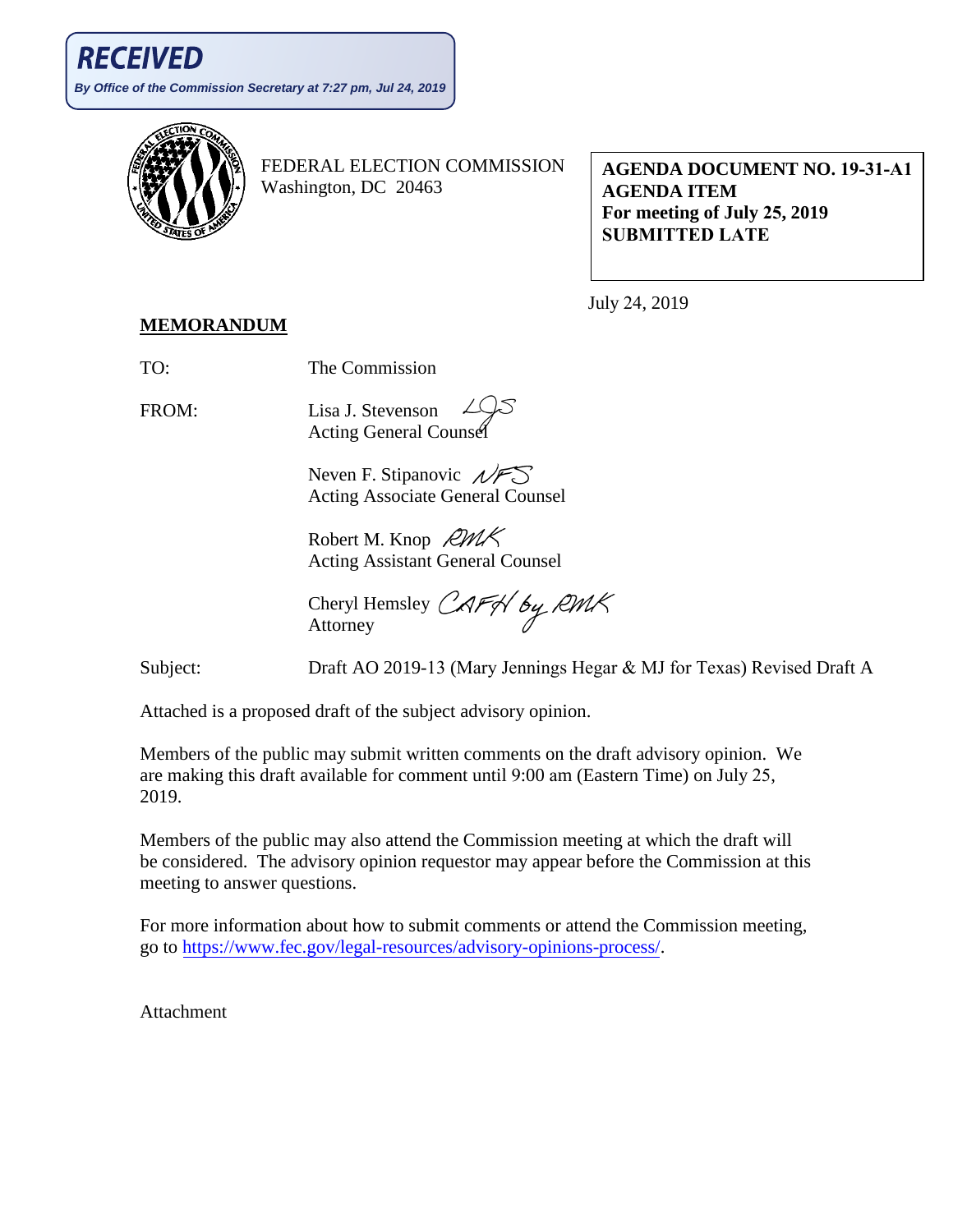| $\mathbf{1}$<br>$\overline{2}$               | <b>ADVISORY OPINION 2019-13</b>                                                                                                                                 |
|----------------------------------------------|-----------------------------------------------------------------------------------------------------------------------------------------------------------------|
| 3<br>$\overline{4}$<br>5<br>6<br>$\tau$<br>8 | Ezra W. Reese, Esq.<br>Elizabeth P. Poston, Esq.<br>Perkins Coie LLP<br>700 13th Street, NW, Suite 600<br>Washington, D.C. 20005-3960<br><b>REVISED DRAFT A</b> |
| 9                                            | Dear Mr. Reese and Ms. Poston:                                                                                                                                  |
| 10                                           | We are responding to your request on behalf of Mary Jennings ("MJ") Hegar and                                                                                   |
| 11                                           | her principal campaign committee, MJ for Texas (the "Committee"), regarding whether                                                                             |
| 12                                           | the Federal Election Campaign Act of 52 U.S.C. §§ 30101-45 ("the Act") and                                                                                      |
| 13                                           | Commission regulations permit the Committee to use campaign funds to pay for                                                                                    |
| 14                                           | childcare expenses incurred during Ms. Hegar's candidacy. The Commission concludes                                                                              |
| 15                                           | that the Committee may use campaign funds to pay for the childcare expenses proposed                                                                            |
| 16                                           | in the request that are the direct result of campaign activity and thus would not exist                                                                         |
| 17                                           | irrespective of Ms. Hegar's campaign.                                                                                                                           |
| 18                                           | <b>Background</b>                                                                                                                                               |
| 19                                           | The facts presented in this advisory opinion are based on your letter received on                                                                               |
| 20                                           | June 5, 2019.                                                                                                                                                   |
| 21                                           | Ms. Hegar is a candidate in the 2020 election for U.S. Senate in Texas, and MJ for                                                                              |

22 Texas is her authorized campaign committee.<sup>[1](#page-1-0)</sup> Advisory Opinion Request at AOR001.

<span id="page-1-0"></span><sup>&</sup>lt;sup>1</sup> Commission records indicate that Ms. Hegar filed her current Statement of Candidacy on April 24, 2019, and that MJ for Texas filed its current Statement of Organization on April 23, 2019. *See* Mary Jennings "MJ" Hegar, Statement of Candidacy, FEC Form 2 (Apr. 24, 2019), [https://docquery.fec.gov/pdf/625/201904249149584625/201904249149584625.pdf;](https://docquery.fec.gov/pdf/625/201904249149584625/201904249149584625.pdf) MJ for Texas, Statement of Organization, FEC Form 1 (Apr. 23, 2019), [https://docquery.fec.gov/pdf/362/201904239149583362/201904239149583362.pdf.](https://docquery.fec.gov/pdf/362/201904239149583362/201904239149583362.pdf)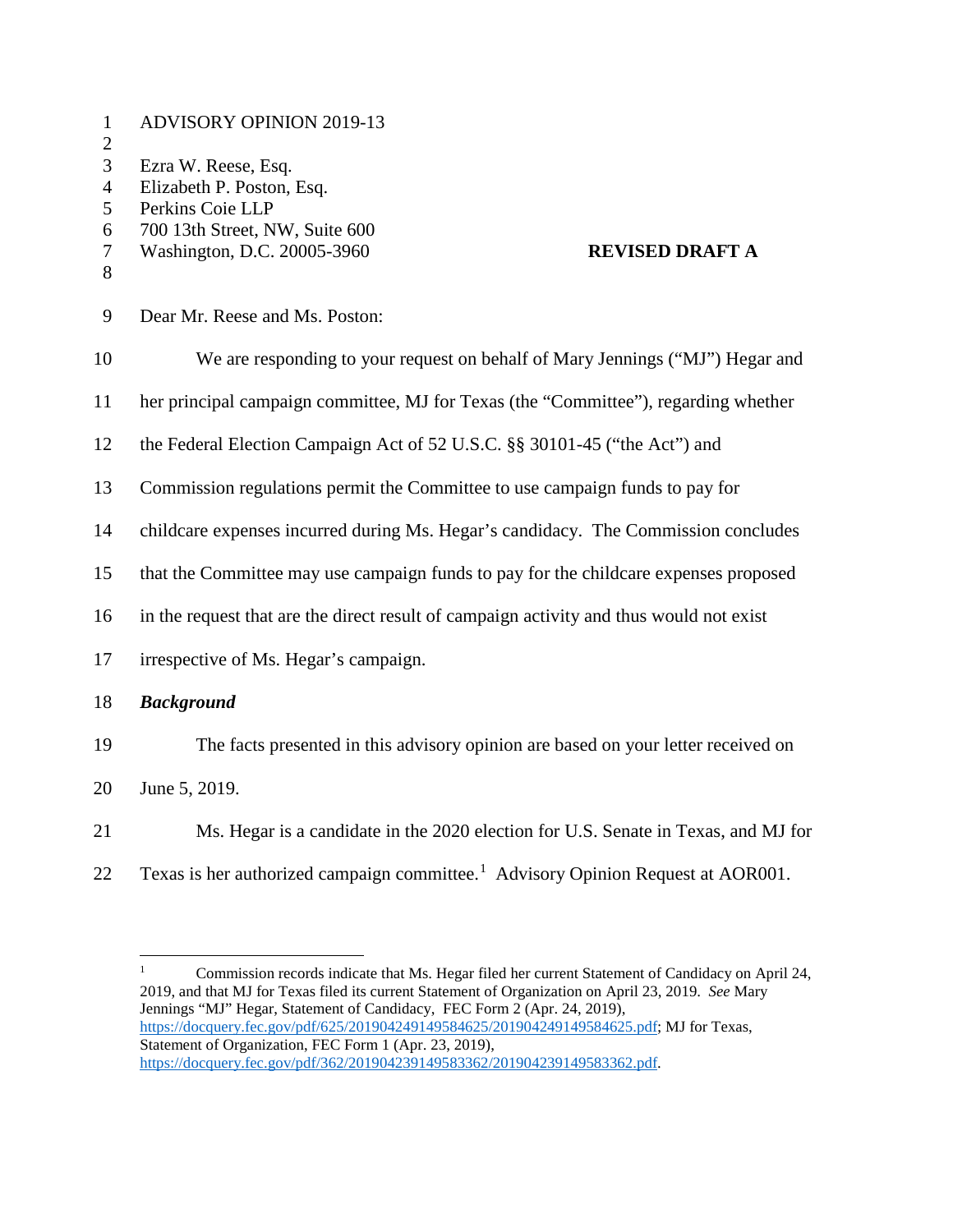| $\mathbf{1}$   | Before becoming a candidate for federal office, Ms. Hegar had a career in military                      |
|----------------|---------------------------------------------------------------------------------------------------------|
| $\overline{2}$ | service and as an author and public speaker. Id. Ms. Hegar and her husband both worked                  |
| 3              | full time immediately prior to Ms. Hegar's Senate campaign. <i>Id.</i> Their two children,              |
| $\overline{4}$ | who are ages 2 and 4, were enrolled in full-time daycare. Id.                                           |
| 5              | After Ms. Hegar launched her candidacy, she left her job to work full time on her                       |
| 6              | campaign. Id. As a result, Ms. Hegar is unable to provide full-time care for her children.              |
| 7              | <i>Id.</i> Ms. Hegar's husband also cannot provide full-time care for their children while his          |
| $8\,$          | wife works full-time on the campaign due to his full-time job. <sup>2</sup> <i>Id.</i> Accordingly, the |
| 9              | Committee proposes to use campaign funds to pay for full-time daycare for the children                  |
| 10             | while Ms. Hegar works full-time on her campaign. AOR002. Ms. Hegar proposes to                          |
| 11             | reimburse the Committee for the costs associated with any time she may spend on matters                 |
| 12             | unrelated to the campaign while the children are in full-time daycare. Id.                              |
| 13             | <b>Question Presented</b>                                                                               |
| 14             | May the Committee use campaign funds to pay for the childcare expenses                                  |
| 15             | proposed in the request?                                                                                |
| 16             | <b>Legal Analysis and Conclusion</b>                                                                    |
| 17             | Yes, the Committee may use campaign funds to pay for the childcare expenses                             |
| 18             | described in the request during the pendency of Ms. Hegar's campaign.                                   |
| 19             | Under the Act, a candidate's authorized committee may use its funds for several                         |
| 20             | specific purposes, including "otherwise authorized expenditures in connection with the                  |

<span id="page-2-0"></span><sup>&</sup>lt;sup>2</sup> The request noted that Ms. Hegar may choose to draw a campaign salary at a later date, under 11 C.F.R. § 113.1(g)(1)(i)(I). However, because the Committee is not currently paying a salary to Ms. Hegar, the Commission does not address whether a future decision by the Committee to pay the candidate a salary would alter the Commission's conclusion in this advisory opinion.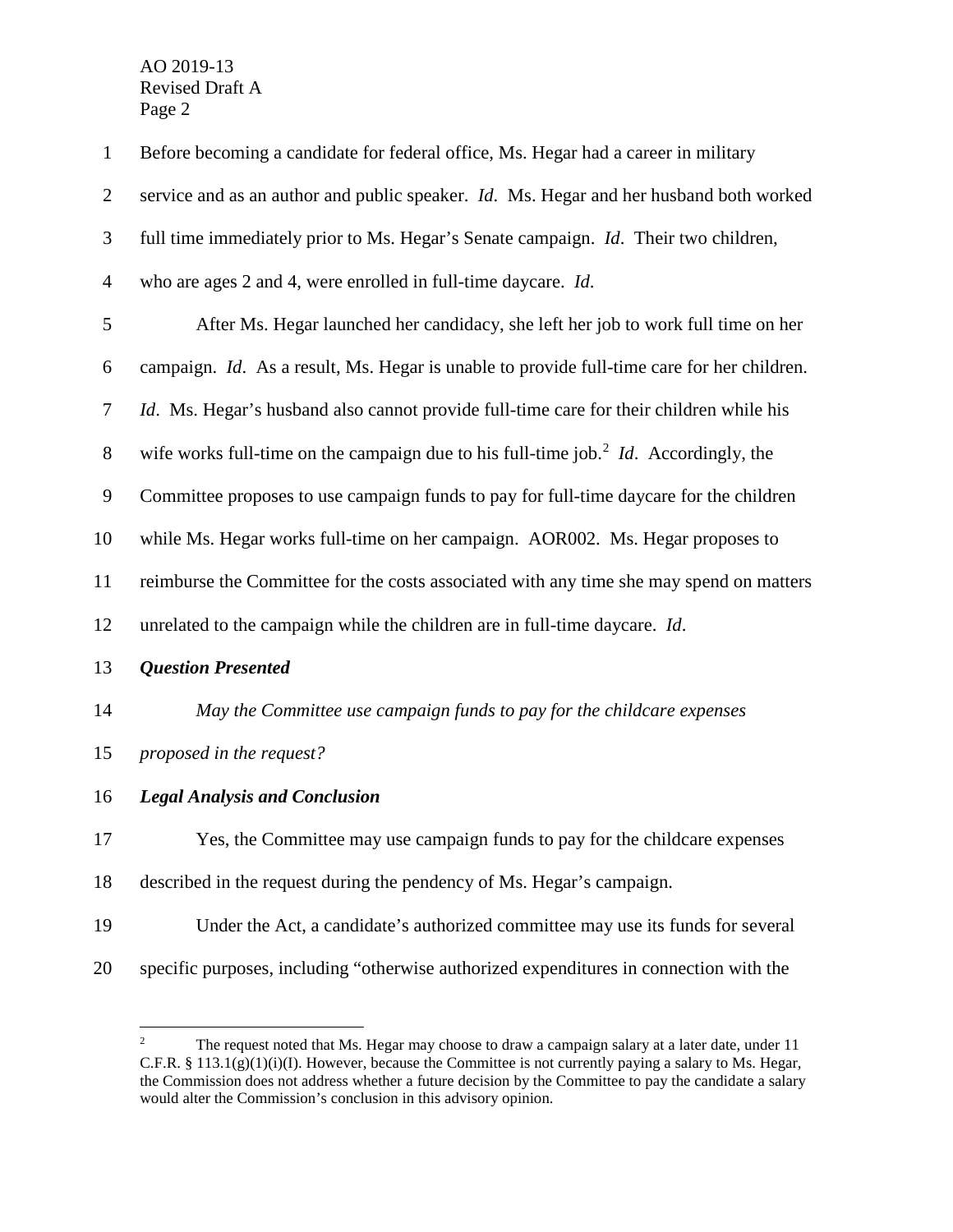campaign for Federal office of the candidate." U.S.C. § 30114(a)(1). However, an authorized committee may not convert campaign funds to "personal use." *See* 52 U.S.C. § 30114(b); 11 C.F.R. § 113.1(g)(1)(ii). "Conversion to personal use" is defined as the use of campaign funds "to fulfill any commitment, obligation, or expense of a person that would exist irrespective of the candidate's election campaign." 52 U.S.C. § 30114(b)(2); 11 C.F.R. § 113.1(g).

 The Act and Commission regulations provide a non-exhaustive list of expenses that, when paid using campaign funds, constitute *per se* conversion to personal use. 52 U.S.C. § 30114(b)(2); 11 CFR § 113.1(g)(1)(i). For expenses not listed, the Commission determines on a case-by-case basis whether the expense would exist irrespective of the candidate's campaign. 11 CFR § 113.1(g)(1)(ii). If the expense would exist irrespective of the candidate's campaign, then the use of campaign funds to pay the expense constitutes conversion to personal use. *Id*. If the expense would not exist irrespective of the candidate's campaign, then the use of campaign funds to pay the expense does not constitute conversion to personal use and is permissible. *Id*.

 The Act and Commission regulations do not explicitly reference childcare expenses. Therefore, the Commission must evaluate whether such expenses would exist irrespective of the candidate's campaign to determine whether the use of campaign funds to pay them constitutes conversion to personal use*. Id*.

 In previous advisory opinions, the Commission has considered whether campaign funds may be used to pay for certain childcare expenses. In Advisory Opinion 2018-06 (Liuba for Congress), a federal candidate gave up her in-home consulting work and hired a caregiver for her children in order to fulfill her campaign responsibilities. Advisory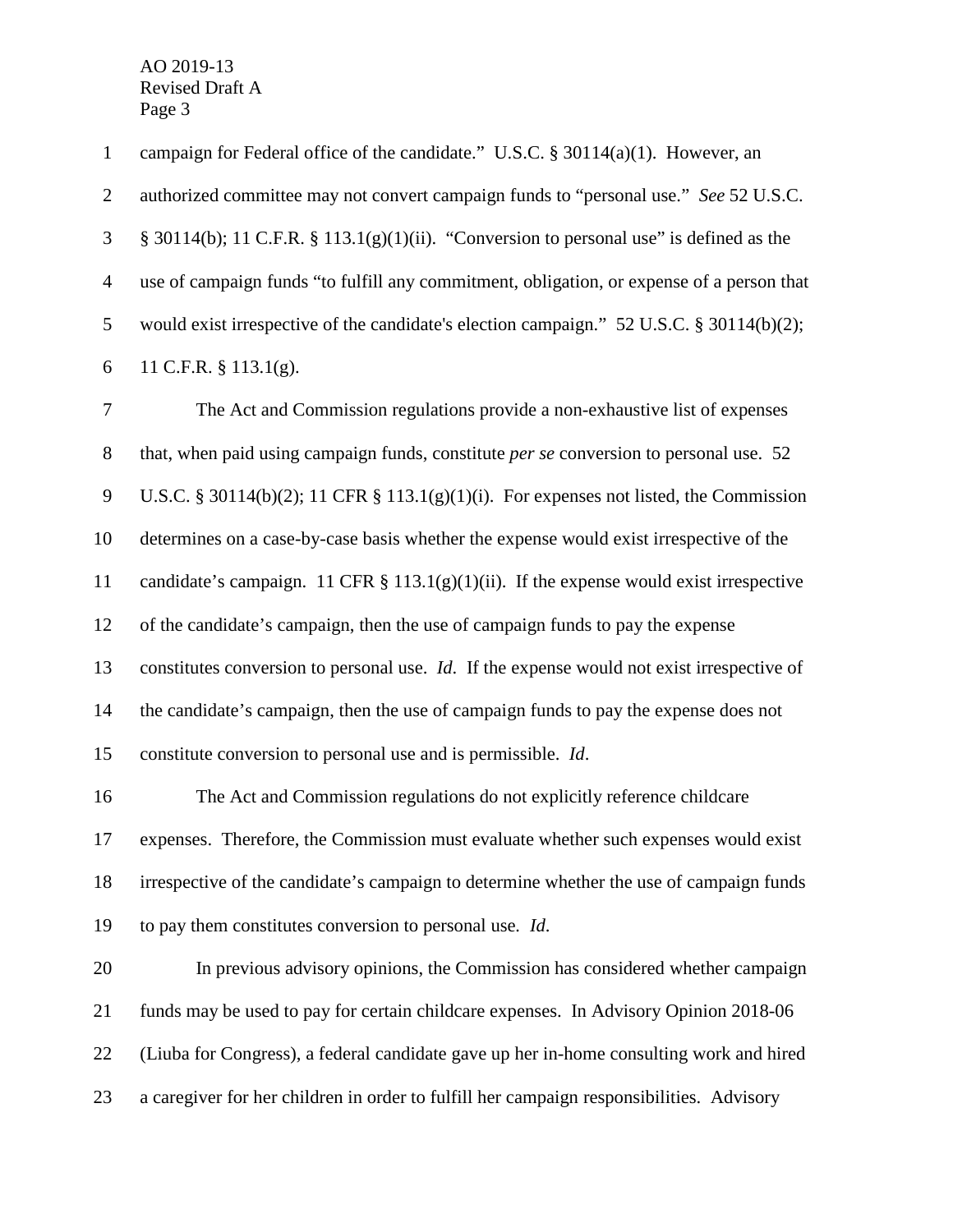| $\mathbf{1}$   | Opinion 2018-06 (Liuba for Congress) at 1-2. The Commission concluded that, under 11     |
|----------------|------------------------------------------------------------------------------------------|
| $\overline{2}$ | C.F.R. $\S$ 113.1(g), the candidate could use campaign funds to pay for such care to the |
| 3              | extent that the expenses were a "direct result of campaign activity," because such       |
| $\overline{4}$ | expenses would not have existed irrespective of the campaign. Advisory Opinion 2018-     |
| $\mathfrak{S}$ | 06 (Liuba for Congress) at 3. Similarly, in Advisory Opinion 1995-42 (McCrery), the      |
| 6              | Commission concluded it was permissible for a candidate to use campaign funds to pay     |
| $\tau$         | for occasional childcare costs because such expenses would have resulted only from       |
| $8\,$          | campaign activity and would not otherwise exist. Advisory Opinion 1995-42 (McCrery)      |
| 9              | at 2.                                                                                    |
| 10             | The Commission's reasoning and conclusions in Advisory Opinion 2018-06                   |
| 11             | (Liuba for Congress) and Advisory Opinion 1995-42 (McCrery) are equally relevant         |
| 12             | here. The request states that the vast majority of Ms. Hegar's time away from her family |
| 13             | will relate to campaign activity and, accordingly, she will incur expenses for childcare |
| 14             | during that time. As in Advisory Opinion 2018-06 (Liuba for Congress) and Advisory       |
| 15             | Opinion 1995-42 (McCrery), the Commission concludes that the expenses in Ms. Hegar's     |
| 16             | request, to the extent they are a direct result of campaign activity, would not exist    |
| 17             | irrespective of her campaign and, therefore, can be paid with campaign funds. See 52     |
| 18             | U.S.C. § 30114(a)(1), (b); 11 C.F.R. § 113.1(g). The Commission also concludes that      |
| 19             | Ms. Hegar's proposal to reimburse the campaign for childcare costs incurred at times she |
| 20             | is not campaigning is an appropriate way to ensure that campaign funds are used only for |
| 21             | activities that directly result from campaigning.                                        |
|                |                                                                                          |

 This response constitutes an advisory opinion concerning the application of the Act and Commission regulations to the specific transaction or activity set forth in your